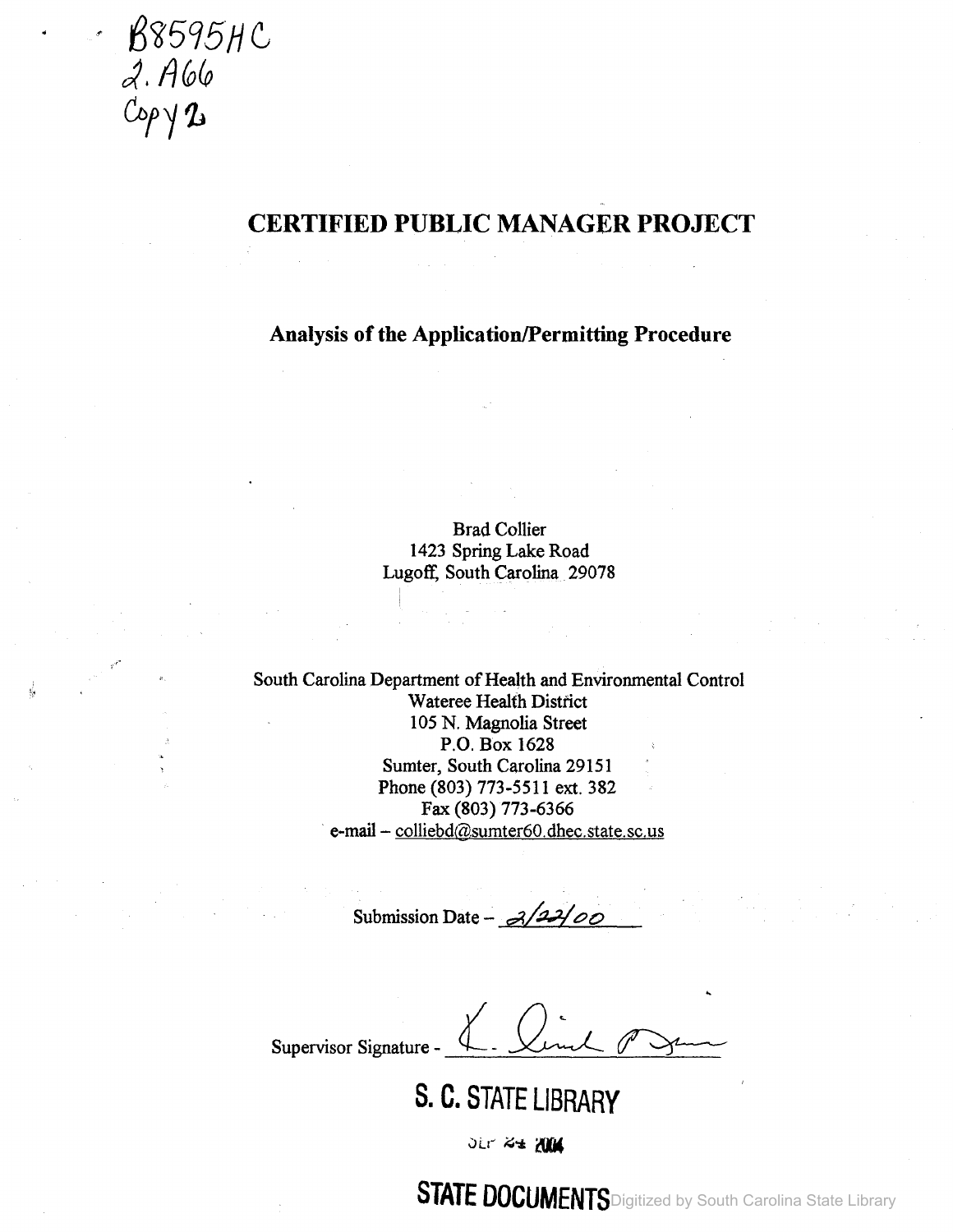#### **PROBLEM STATEMENT AND GOAL**

The South Carolina Department of Health and Environmental Control (DHEC) is responsible for the issuance of permits required for the installation of individual sewage treatment and disposal systems for all dwellings and businesses that are not able to connect to public sewer. The Department of Health and Environmental Control is also responsible for the enforcement of Regulation 61-56, which deals specifically with the engineering and permitting of these systems. The increase in the population of South Carolina is in direct proportion to the increase in the number of applications DHEC has received for such permits. The average standard turnaround time (the elapsed time from when an application is received to the time a permit is issued) is expected to be ten (10) to twelve (12) working days, as agreed by DHEC. Undercertain conditions, the turnaround time has been as much as fifteen (15) working days, due to various influences.

South Carolina is divided into thirteen (13) DHEC health districts. Each district has from two (2) to six (6) counties contained with the border of a particular district. This project will concentrate on the Wateree District, which is composed of Kershaw, Lee, Sumter and Clarendon Counties. Each county is charged with implementing the individual sewage treatment and disposal system program and enforcing Regulation 61- 56. Each district has certain finite resources allocated for the implementation of the program and the hiring of additional personnel is not an option at this time.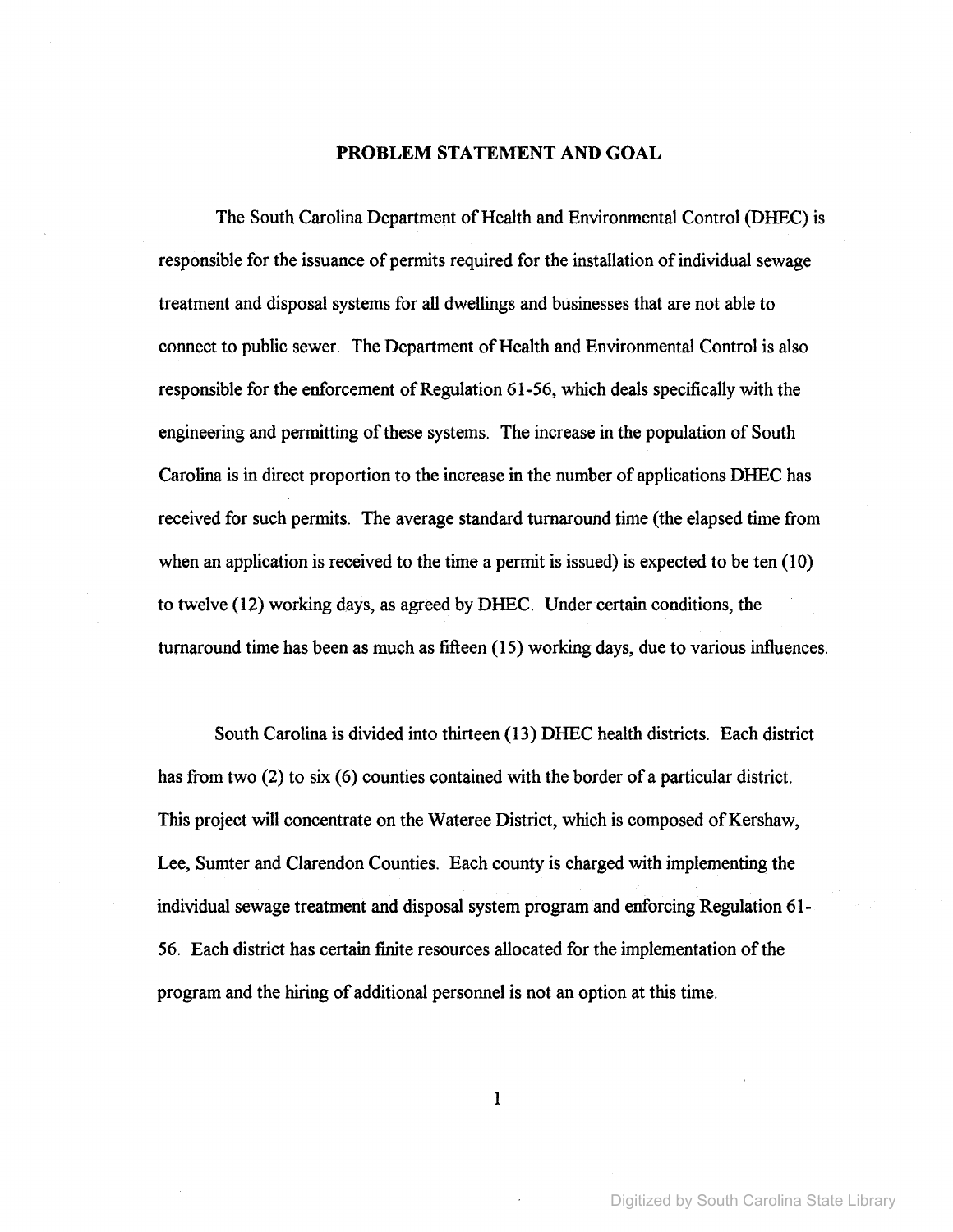Due to increasing demands from the public toward government agencies, DHEC understands that customer service is very important to the continued success of the agency and included in the customer service equation is the timeliness of services delivered. The public expects a quick response time to their requests for a permit, especially since DHEC charges a fee for this service. Some of the factors that influence the turnaround time are under the control ofDHEC and other factors are under the control of the applicant. Some of the most important factors under the control of the applicant include the following; 1) assure that the application is filled out completely and correctly and is legible, 2) assure that all required documents (plat, deed, etc.) are attached, 3) assure that a site plan showing the exact location of the proposed house and driveway in relation to the distances from the property lines is attached, 4) assure that the parcel of land to be evaluated is accessible (i.e. undergrowth cut so that elevations can be taken and exact distances can be measured). The liability rests with DHEC to ensure that the applicant understands exactly what is expected of him/her so that no delays will slow the permitting process.

DHEC has received a few complaints concerning the time required for the issuance of these permits and fortunately a computer tracking system is in place so that the turnaround time concerning each application received can be measured. The permitting process can be evaluated and with the help of information from the computer program and field personnel, can be streamlined so that the turnaround time can be reduced.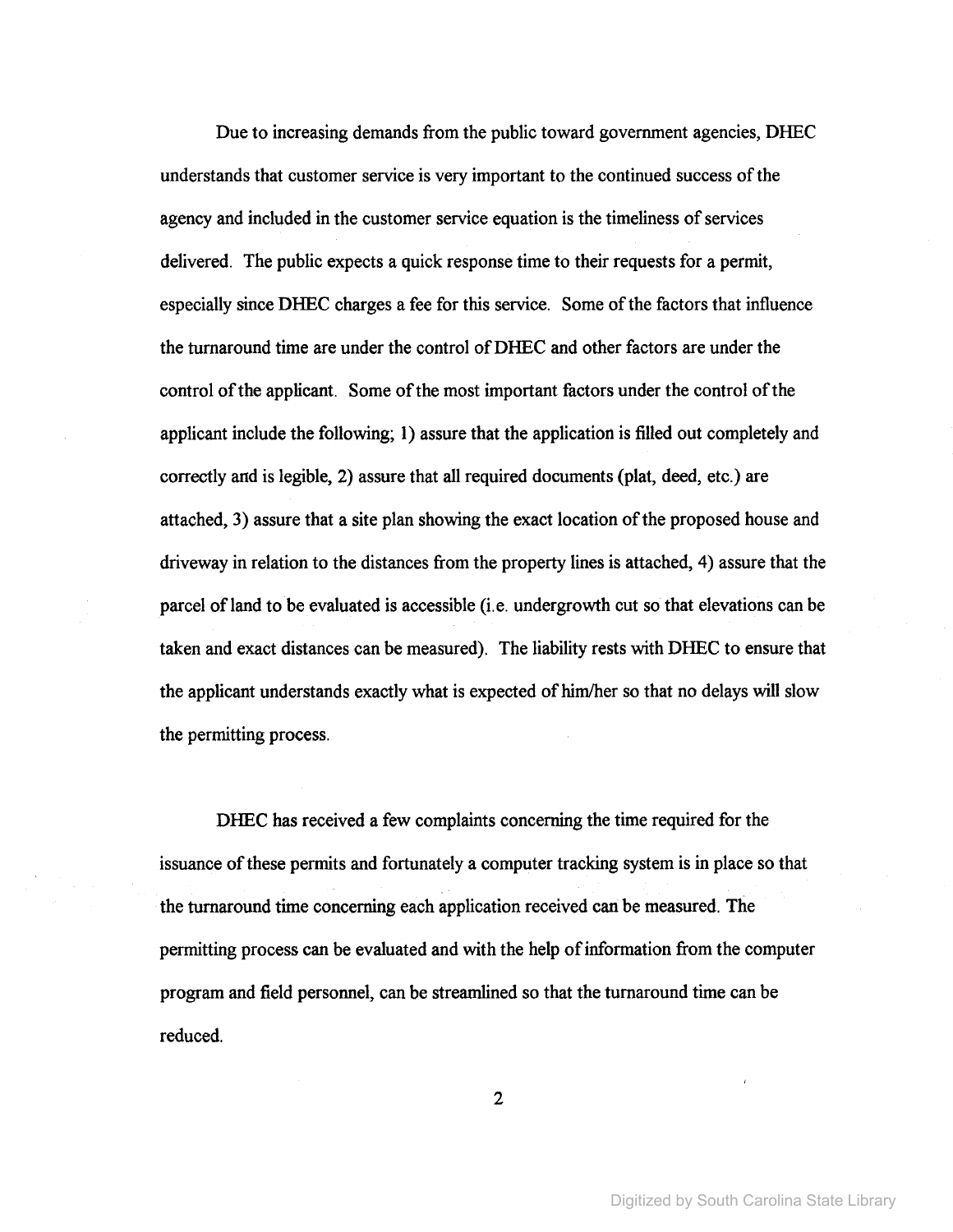The goal is to increase the efficiency of the application/permitting process and reduce the turnaround time required for the issuance of a permit. If, after investigation of this situation and the collection and evaluation of data, it is determined that the average turnaround time is greater than twelve (12) working days, our goal will be to reduce the wait time by fifteen percent (15%). This reduction can be attempted by enacting certain modifications in the application process as it relates to the information and guidance the applicant receives from the local county DHEC office. If it is determined that the average turnaround time is twelve  $(12)$  working days or less, no action will be required due to the fact this is within acceptable DHEC parameters that have been established regarding customer service for this particular program. If modifications in the application process are needed and therefore enacted, the resulting changes can be measured by comparing the average time required for the issuance of a permit in 1999, with the average time required in 2000. From this data, it can be determined if any additional measures should be introduced in order to achieve the twelve (12) working day turnaround time threshold.

We must remember that customer service is a top priority for DHEC. Therefore, potential modifications that could help the permitting process become more efficient must be explored, even if the data reveals that the turnaround time is within DHEC standards.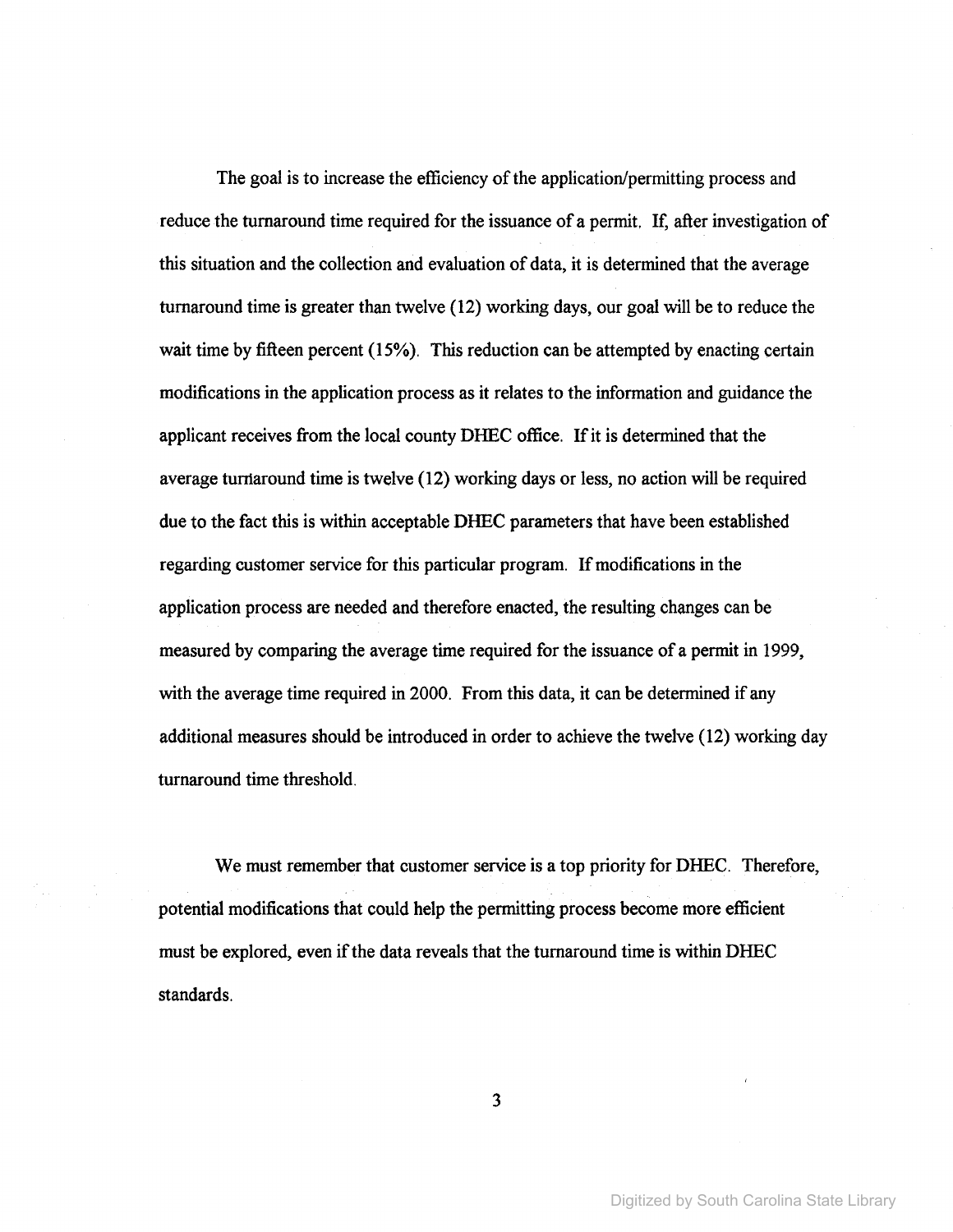## CAUSE ANALYSIS

In order to establish the current average turnaround time for the issuance of permits in the Wateree District, data was collected from each county. The data includes the number of applications received each month, the total number of permits issued and the average time to issue any permit. Keeping in mind that the standard turnaround time should be ten (10) to twelve (12) working days, the following data has been adjusted to reflect working days, not calendar days. In other words, the computer program is set for calendar days, therefore, for every seven (7) days shown on the printout, two (2) days were subtracted to reflect a five (5) day work week. The data was taken from January 1999 through October 1999.

|                                               | Kershaw | Lee             | Sumter | Clarendon |
|-----------------------------------------------|---------|-----------------|--------|-----------|
| <b>January</b> (# of apps. received)          | 47      | 19 <sub>1</sub> | 65     | 49        |
| Total # of permits issued                     | 56      | 16              | 60     | 34        |
| Avg. time to issue permit (days)              | 9       | 10              | 15     | 10        |
|                                               |         |                 |        |           |
| <b>February</b> (# of apps. received)         | 67      | 23              | 57     | 72        |
| Total # of permits issued                     | 48      | 21              | 43     | 45        |
| Avg. time to issue permit (days)              | 8       | 9               | 24     | 10        |
|                                               |         |                 |        |           |
| <b>March</b> $(\# \text{ of apps. received})$ | 90      | 23              | 62     | 68        |
| Total # of permits issued                     | 80      | 18              | 58     | 62        |
| Avg. time to issue permit (days)              | 12      | 10              | 16     | 14        |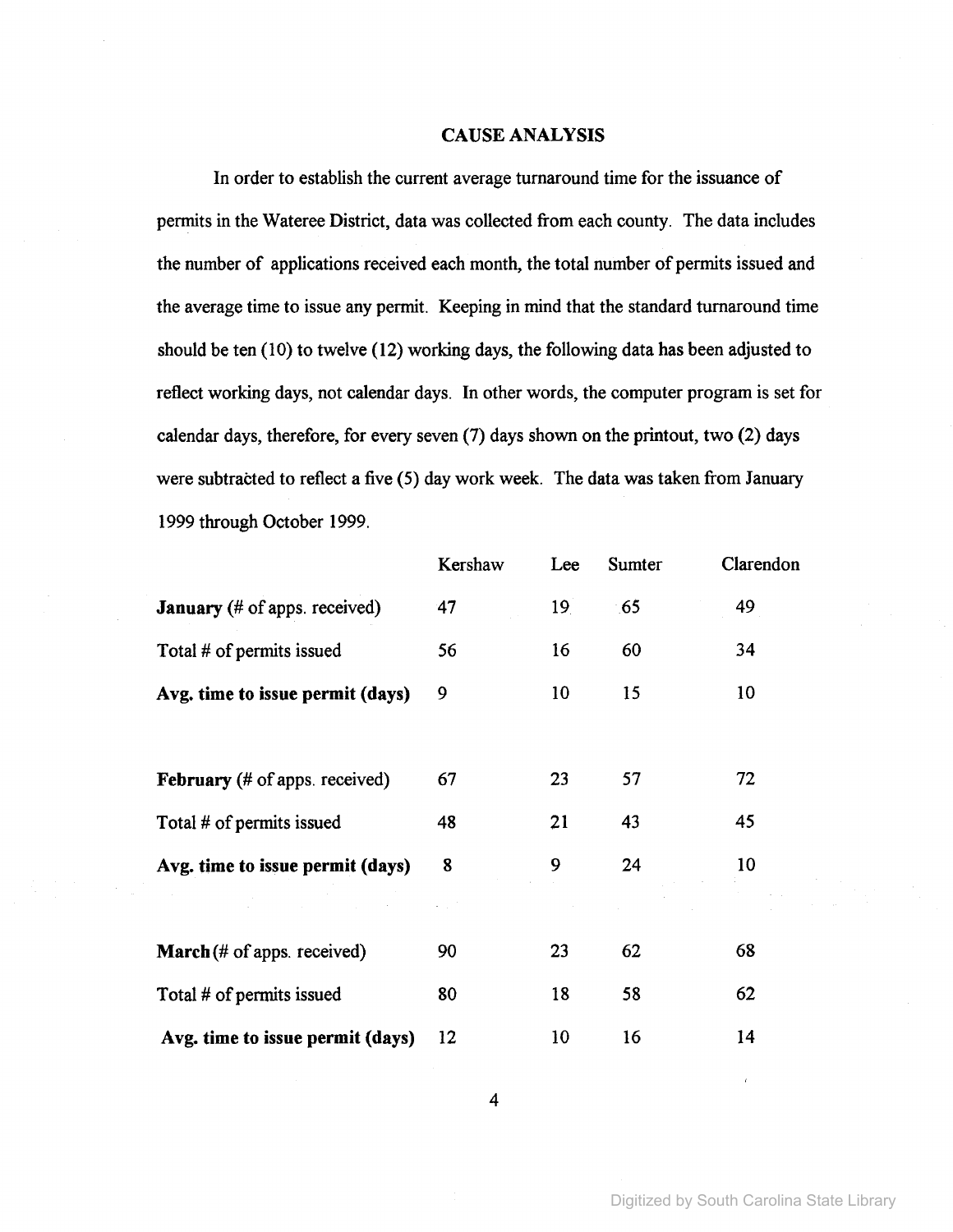|                                   | Kershaw | Lee | Sumter           | Clarendon |
|-----------------------------------|---------|-----|------------------|-----------|
| April (# of apps. received)       | 66      | 21  | 62               | 48        |
| Total # of permits issued         | 81      | 20  | 47               | 55        |
| Avg. time to issue permit (days)  | 15      | 10  | 8                | 15        |
|                                   |         |     |                  |           |
| May (# of apps. received)         | 56      | 15  | 70               | 44        |
| Total # of permits issued         | 51      | 14  | 53               | 42        |
| Avg. time to issue permit (days)  | 12      | 10  | 6                | 10        |
|                                   |         |     |                  |           |
| <b>June</b> (# of apps. received) | 80      | 15  | 63               | 40        |
| Total # of permits issued         | 64      | 19  | 55               | 39        |
| Avg. time to issue permit (days)  | 12      | 20  | 10 <sup>10</sup> | 9         |
|                                   |         |     |                  |           |
| July (# of apps. received)        | 56      | 21  | 61               | 39        |
| Total # of permits issued         | 74      | 10  | 60               | 32        |
| Avg. time to issue permit (days)  | 14      | 7   | 9                | 11        |
|                                   |         |     |                  |           |
| August (# of apps. received)      | 62      | 26  | 70               | 43        |
| Total # of permits issued         | 60      | 16  | 47               | 46        |
| Avg. time to issue permit (days)  | 4       | 13  | 4                | 11        |

 $\mathcal{F}^{\text{max}}_{\text{max}}$ 

 $\bar{t}$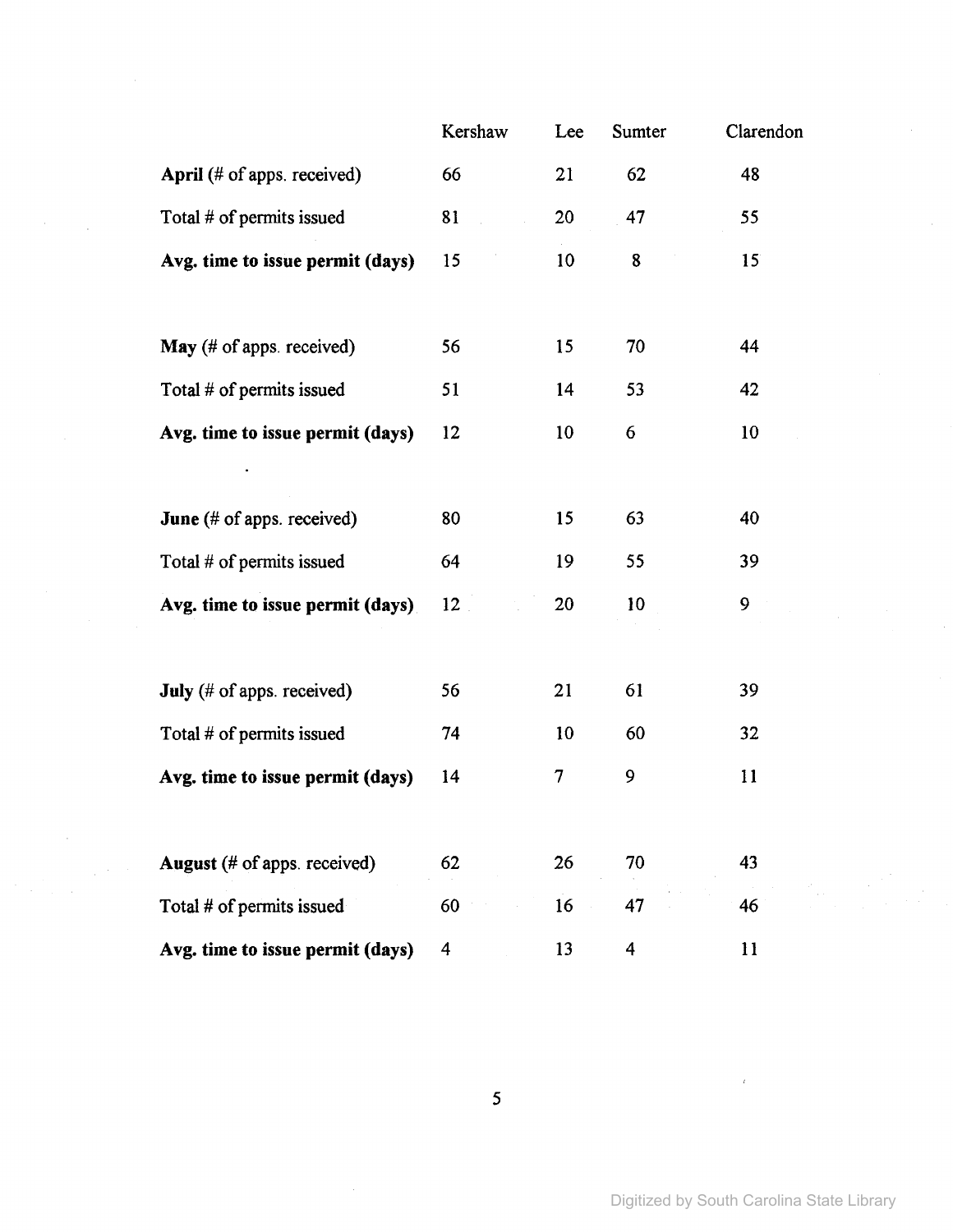|                                                    | Kershaw | Lee | <b>Sumter</b> | Clarendon |
|----------------------------------------------------|---------|-----|---------------|-----------|
| <b>September</b> (# of apps. received)             | 58      | 18  | 46            | 31        |
| Total # of permits issued                          | 57      | 17  | 40            | 20        |
| Avg. time to issue permit (days)                   | 11      | 11  | 15            | 11        |
|                                                    |         |     |               |           |
| October $(\# \text{ of } \text{ apps}$ . received) | 39      | 16  | 59            | 28        |
| Total $#$ of permits issued                        | 42      | 22  | 30            | 27        |
| Avg. time to issue permit (days)                   | 4       | 11  | 10            | 16        |

After the data was evaluated, cumulative totals from the first day of January 1999, to the last day of October 1999, for each county were measured. The following chart reflects these totals:

| Avg. time to issue permit | 10 Days | Avg. time to issue permit | 11 days |
|---------------------------|---------|---------------------------|---------|
| # of permits issued       | 613     | # of permits issued       | 173     |
| # of apps. received       | 621     | # of apps. received       | 197     |
| <b>Kershaw County</b>     |         | <b>Lee County</b>         |         |

| Avg. time to issue permit                           | 11 days | Avg. time to issue permit | 10 days |
|-----------------------------------------------------|---------|---------------------------|---------|
| # of permits issued                                 | 490     | # of permits issued       | 403     |
| # of apps. received                                 | 613     | # of apps. received       | 462     |
| <b>Sumter County</b><br>state of the control of the |         | <b>Clarendon County</b>   |         |

| <b>10 day</b> |
|---------------|
| 403           |
| 462           |
|               |

**Clarendon County**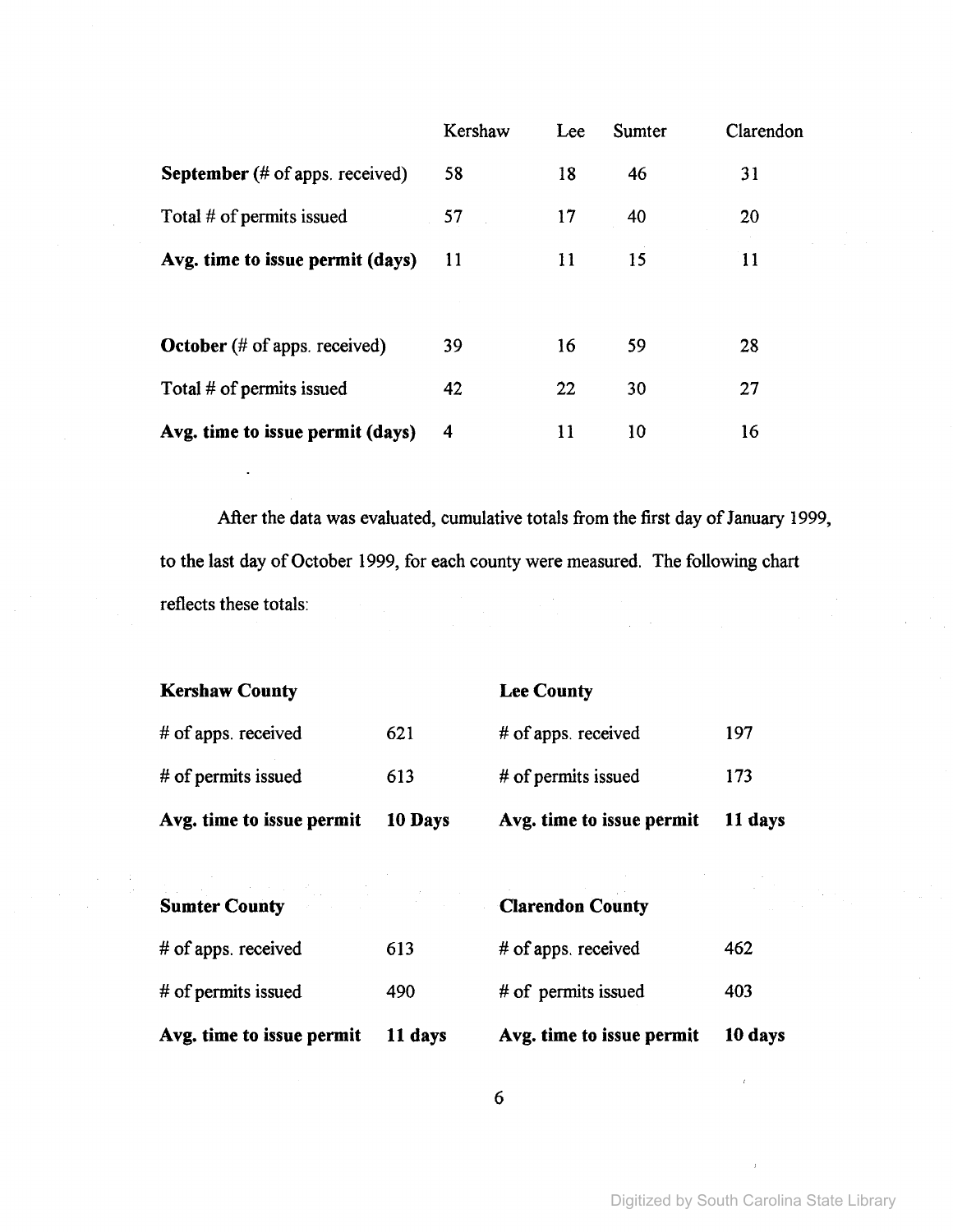The data shows that overall, the average turnaround time for the issuance of a permit is within the acceptable time frame; however, certain months did reflect an abnormal amount of time. After further investigation it was determined that the three (3) longest timeframes occurred when an employee of a particular county was out for an extended period of time. These three (3) instances being February in Sumter County requiring twenty four (24) days; March in Sumter County requiring sixteen (16) days; and June in Lee County requiring twenty (20) days. The data shows other times when the turnaround time is somewhat longer than normal, which could be attributed to bad weather or months when field personnel were receiving additional training and/or instruction. Even though the overall turnaround time is well with DHEC standards, improvements to the process can be achieved.

After an inquiry was made to determine the cause for the obvious expanded timeframes as mentioned above, two (2) applications/permits were pulled from each county for each month surveyed. Each application/permit that was chosen for review had a turnaround time of more than twelve  $(12)$  working days. A total of eighty  $(80)$ applications were examined in an attempt to find a pattern or a repetition of causes that may have lead to a delay in the permitting process. If a pattern can be established, DHEC can focus on the cause for the delay and take steps to change and/or modify the application process. The review of these applications revealed that almost seventy percent (70%) of the "sites" (site – the location the applicant applies for and the area or place DHEC must visit in order to determine the feasibility for the issuance of a permit)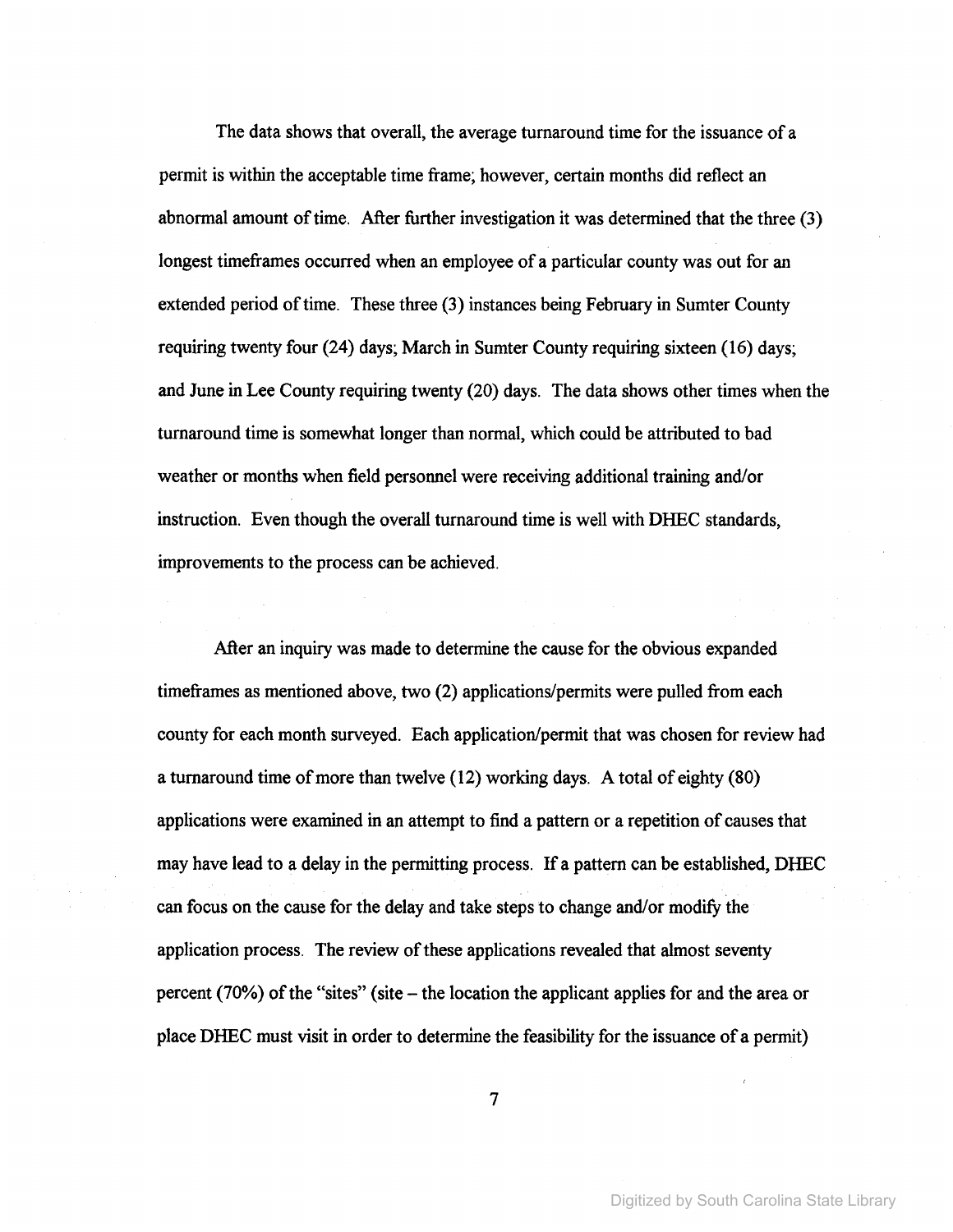required more than one trip to be made by DHEC personnel. In a best-case scenario, field personnel would only need to make one (1) site visit per application in order to issue a permit. The reason these particular sites required more than one visit was due to the following three (3) major factors:

- 1) site not properly flagged (no property irons located, no proposed house site located, no proposed well location, no proposed driveway location, etc.)
- 2) site must to be cleared in order for a proper evaluation to be performed (too much undergrowth on the property, trees must be removed, clearing by bulldozer required, etc.)
- 3) DHEC field personnel unable to locate site (directions to the site are unclear, official DHEC SITE CARD not posted near the road, etc.)

The other thirty percent (30%) of the applications revealed a wide range of reasons for a delay in the process. Examples are listed below:

- 1) applicant submitted wrong plat with the application
- 2) applicant decided to put a "hold" on the application (unable to obtain financing, etc.)
- 3) applicant flagged the wrong lot/parcel of land
- 4) excessive rainfalVextreme wetness (a proper evaluation cannot be performed during times of excessive rainfall, etc.)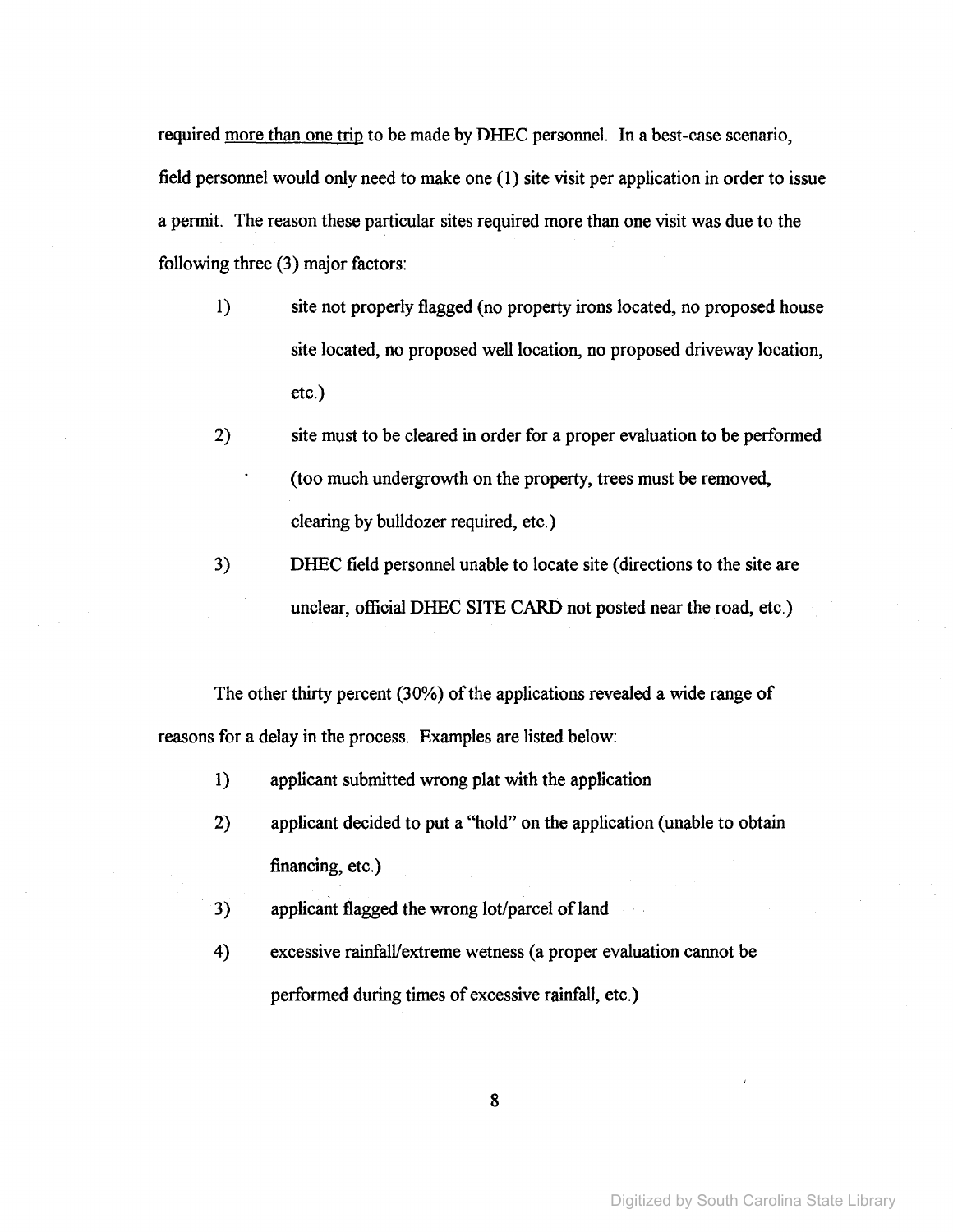5) applicant wanted to make a last minute change in the house or driveway location, number of bedrooms (the location of the dwelling or driveway, the number of bedrooms in the home, and various other items can dramatically affect what type of permit must be issued)

After examining the reasons for delays, it seems obvious that if improvements to the application and information process can be made, an improvement in the turnaround time could be accomplished.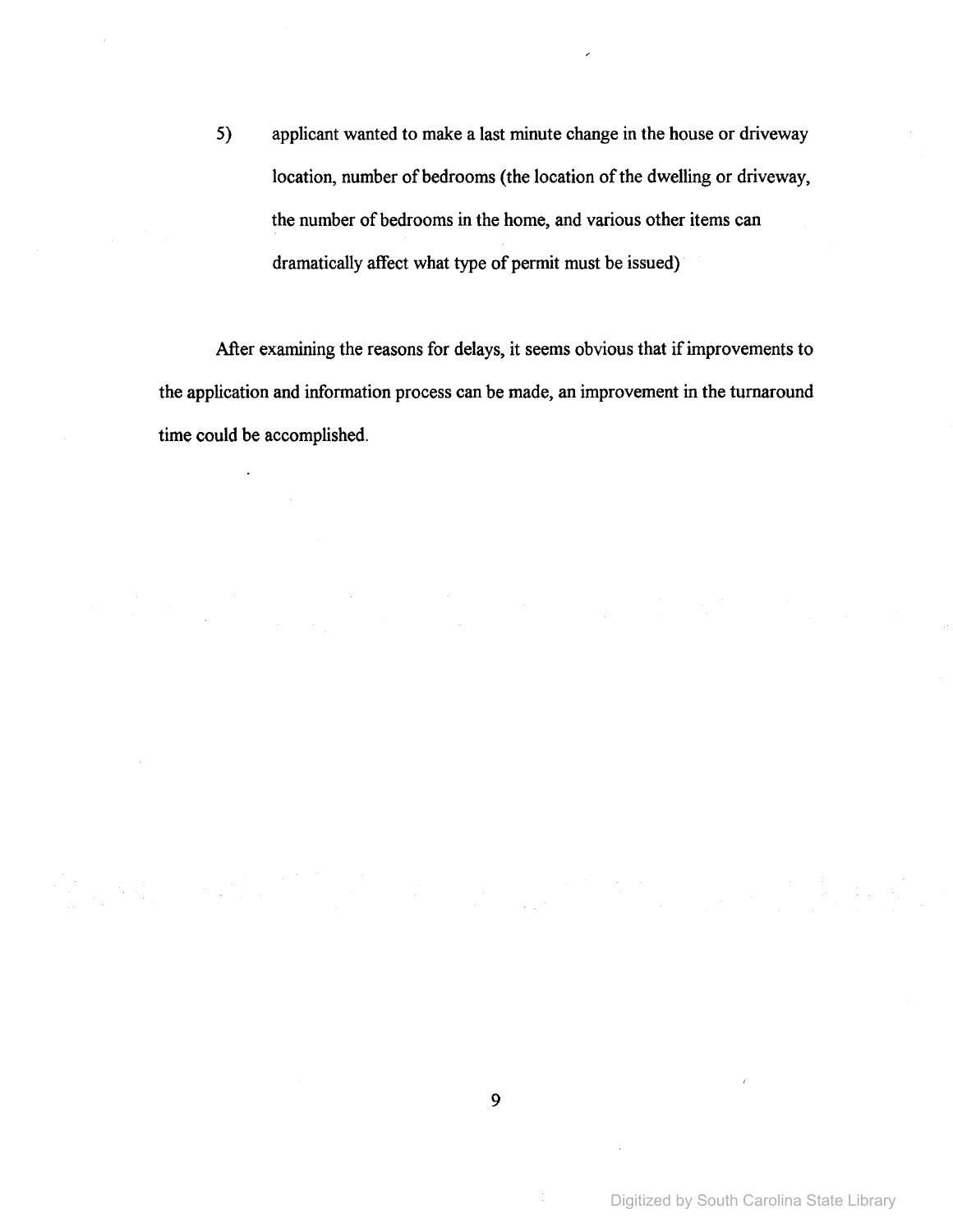#### **IMPLEMENTATION PLAN**

Communication between the applicant and DHEC is one ofthe most important aspects relating to the proper instructions regarding the application process. It is incumbent upon DHEC to make certain the applicant understands exactly what is expected of him/her so that delays in the permitting process can be reduced. Therefore, a checklist similar to Attachment A (page 12) will be developed and given to the applicant when the permitting process is first enacted. This attachment will be included with the application packet each client receives. Even though each applicant is verbally informed of these requirements, the checklist will be a reminder of the site conditions that must be met before a proper evaluation can be performed. This will also reinforce the notion that if one or more of the items on the list has not been accomplished, a delay will most likely occur.

Also, during routine personnel meetings the idea of good communication between DHEC and the client will be reinforced to all personnel who deal directly with the public. Every effort must be made to ensure that each client completely understands what must be done in order to process the application in a timely manner.

Even though these modifications in the application process appear to be small, if properly implemented they could improve customer satisfaction by reducing the turnaround time for the issuance of a permit.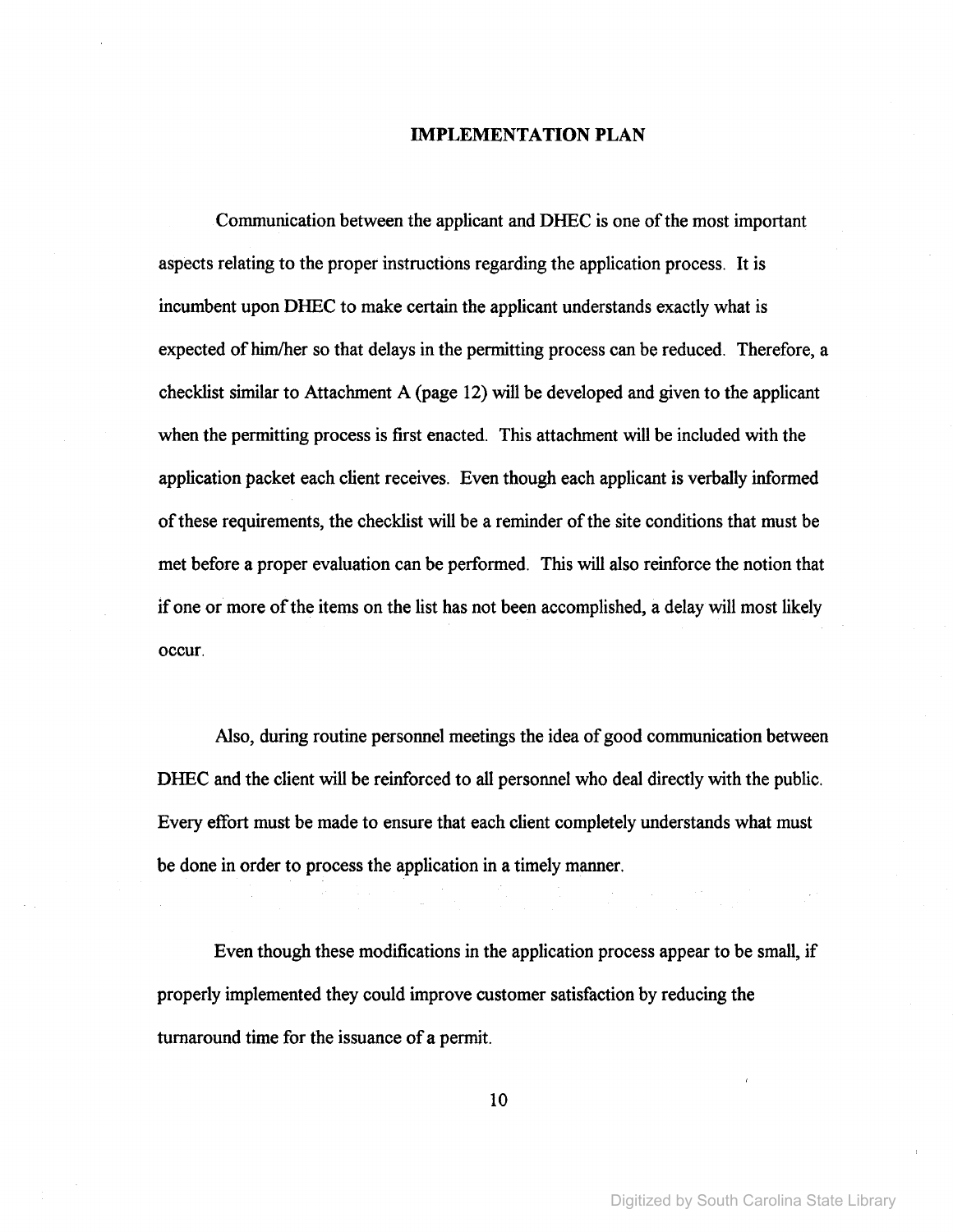## EVALUATION **METHOD**

In order to evaluate the effectiveness ofthe additions/modifications made to the application process, regular inquiries into the application tracking system for the year 2000 will be made each month. Each county supervisor will be instructed to review the data on the first day of each month for the preceding month. Using the computer report generated by this inquiry, the data will be reviewed and sent to the District Director with comments attached explaining any noticeable trends in the turnaround time. In addition, five (5) applications can be pulled at random each month to determine the number of site visits required by DHEC personnel before a permit could be issued.

Also, a customer satisfaction random telephone survey will be conducted every eight (8) to ten (10) months in an attempt to find out if customers were thoroughly informed of all the requirements regarding the application/permitting process at the time the application was filled out.

Even though the overall data shows that the application/permitting process in the Wateree District is within DHEC standards, improvements like those outlined could certainly have a positive effect on the turnaround time and will ultimately impact customer satisfaction in a manner that all employees can be proud of